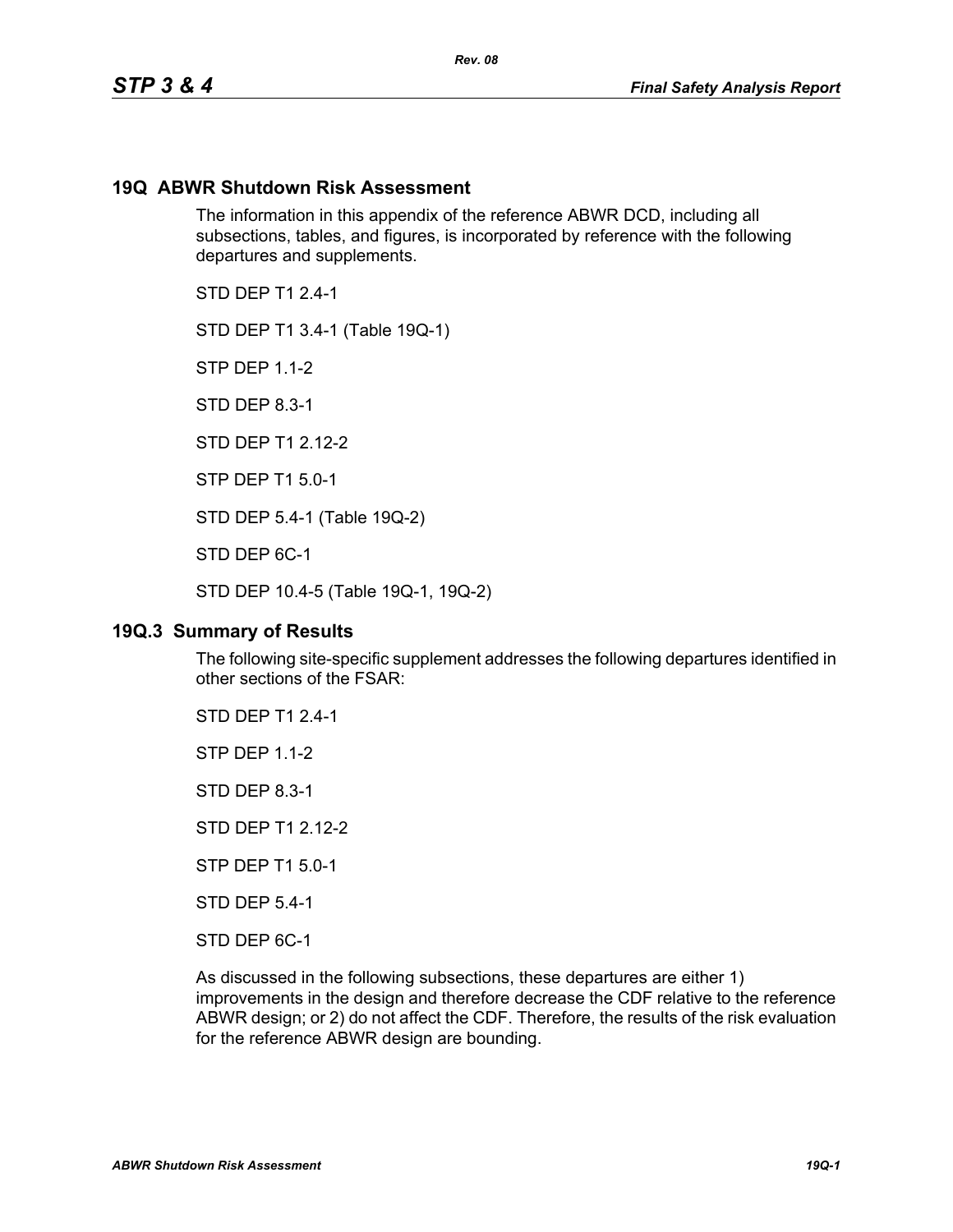# **19Q.4.1 Decay Heat Removal**

#### *ABWR Features*

*Other potential heat sinks include the suppression pool (via the safety relief valves), or under certain conditions the Reactor Water Cleanup System, or the Fuel Pool Cooling*  and Cleanup System (if the reactor water level is raised to the refueling level). As a final *method, if the RPV head was removed, bulk boiling of reactor coolant in the RPV with adequate makeup would prevent fuel damage.*

STD DEP 5.4-1

The RWCU design includes two 100% pumps instead of the reference ABWR DCD design of two 50% pumps. The two 100% RWCU pumps represent an improvement in the reliability of the RWCU system, and a decrease in shutdown risk.

#### STD DEP T1 2.4-1

The RHR design has three RHR loops connected to the FPC instead of two for the ABWR DCD with normally closed inter-ties to permit additional supplemental cooling during refueling outages to reduce outage time.

Increasing the number of RHR loops connected to FPC from two to three results in a decrease in CDF, because it is an improvement of the outage management control for the fuel pool cooling system.

## **19Q.4.2 Inventory Control**

STD DEP T1 2.4-1

#### *Residual Heat Removal System*

*The ABWR residual heat removal (RHR) system is a closed system consisting of three independent pump loops (A, B, and C-where B and C are similar) which inject water into the vessel and/or remove heat from the reactor core or containment. Loop A differs from B and C in that its return line goes to the RPV through the feedwater line whereas loop B & C return lines go directly to the RPV. In addition, loop A does not have connections to the drywell or wetwell sprays or a return to the fuel pool cooling system. However, for purposes of this analysis, the differences are minor and the three loops can be considered identical. The RHR System has many modes of operation, each mode making use of common RHR System components. Protective interlocks are provided to prevent the most likely interactions of mode combinations.*

The RHR design has three RHR loops connected to the FPC instead of two for the ABWR DCD with normally closed inter-ties to permit additional supplemental cooling during refueling outages to reduce outage time.

Increasing the number of RHR loops connected to FPC from two to three results in a decrease in CDF, because it is an improvement of the outage management control for the fuel pool cooling system.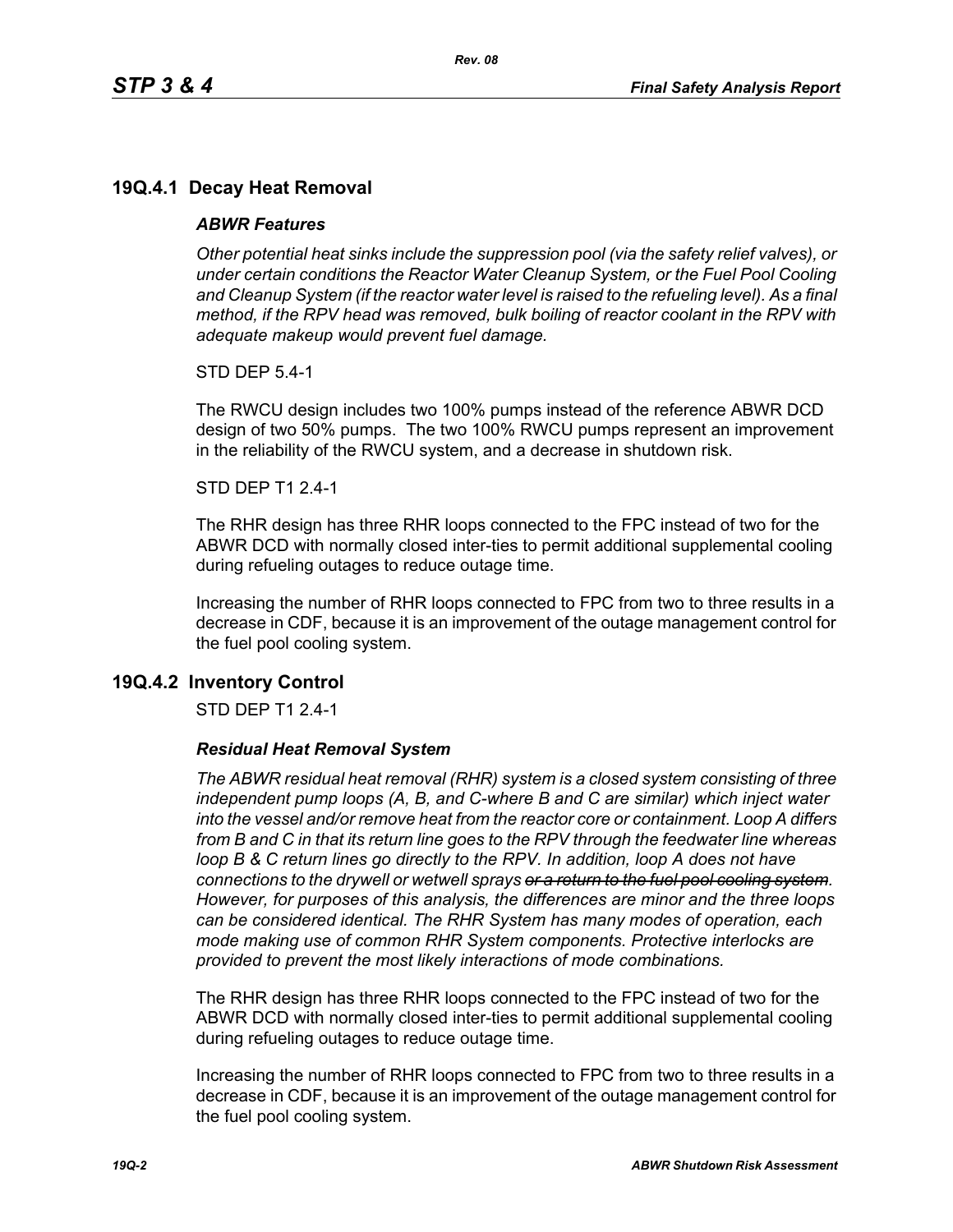## STD DEP 6C-1

The ECCS suction strainer departure meets NRC requirements and does not result in an increase in the shutdown risk profile.

## **19Q.4.4 Electrical Power**

#### *ABWR Features*

*In the event that one phase of the main transformer were to fail, an installed spare is available to return the preferred source of offsite power to service without the need to procure and deliver a new transformer.*

**STP DFP 1 1-2** 

The STP FSAR is for a dual unit site (STP 3 & 4) compared with the ABWR DCD which is for a single unit site. The shared systems between the STP 3 & 4 (e.g., Fire Protection is credited in the shutdown risk evaluation) do not result in any changes to the assessed risk associated with shutdown conditions because the expected frequency for units being in a shutdown condition and requiring backup cooling from the fire protection system is extremely small.

STD DEP 8.3-1

The STP design incorporates two Reserve Auxiliary Transformers (RATs) in place of the ABWR DCD design that has a single RAT. The two RATs afford greater reliability for offsite AC power and therefore, decrease the frequency of a LOOP event.

STD DEP T1 2.12-2

Increasing the number of divisions from three (Div I, II, and III) to four (Div I, II, III, and IV) for Class 1E AC Safety-Related Interruptible Instrument Power improves reliability of the safety-related Distributed Control and Information System (DCIS) Division IV, but has no affect on the STP 3&4 PRA.

# **19Q.6 Flooding and Fire Protection**

STD DEP T1 3.4-1

#### *Plant Layout*

*A major difference between the ABWR and current reactor designs is that due to the multiplexing* data communication functions *of plant systems, there is no need for a cable spreading room. This removes a significant source of potential fires that could lead to core damage both during normal plant operation and shutdown conditions.*

#### *Systems*

*All divisions are present in the control room and this cannot be avoided. The remote shutdown panel provides redundant control of the DHR and ECCS functions from outside of the control room. The controls on the remote shutdown panel are hard wired*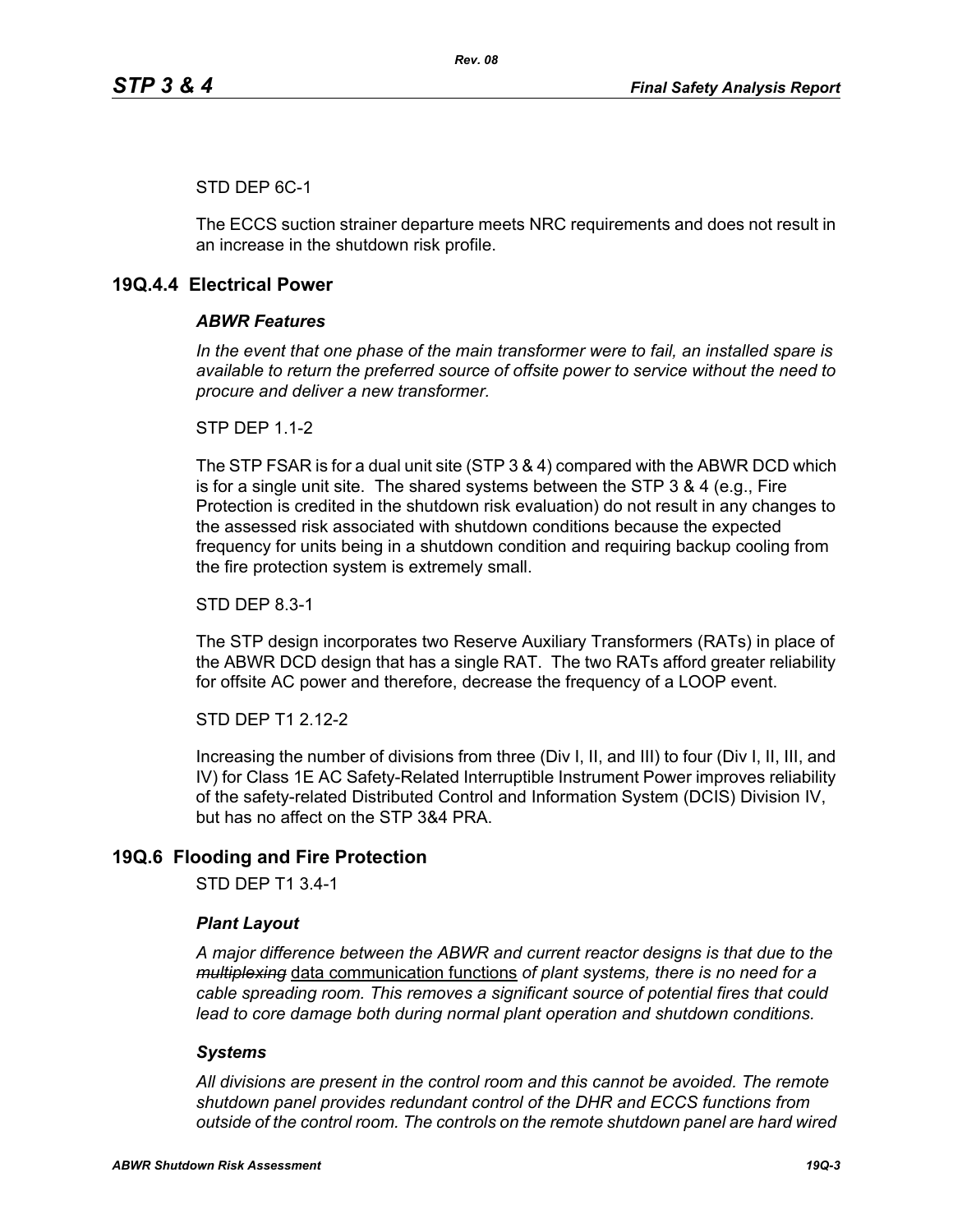*to the field devices and power supplies. The signals between the remote shutdown panel and the control room are multiplexed* communicated *over fiber optic cables so that there are no power supply interactions between the control room and the remote shutdown panel.*

#### *Flooding*

The following is a site-specific supplement.

*Many of the features that are designed to mitigate fires also serve to protect the plant from damage due to flooding. Physical separation of safety divisions not only prevents propagation of fires but also restricts or prevents flooding of safety-related equipment.*  The fire barriers will also prevent water due to flooding from non-divisional sources from entering a divisional area and contain water in the fire area from divisional water sources.

*Other aspects of the ABWR design that minimize the risk from flooding are the practice of not routing unlimited sources of water (e.g., service water) through ECCS room areas and ensuring that other large water sources (e.g., suppression pool) can be contained without damaging equipment in more than one safety division if a flood were to occur.*

*A review has been completed of all ABWR internal flood sources and the results show that during shutdown conditions at least one safety division would be unaffected by water damage for any postulated flood. Features, beside separation, that contribute to this low level of risk are: Adequately sized room floor drains, water level alarms and automatic isolation of flood sources for potentially affected roooms, mounting motors and other electrical equipment at least 20.32 cm above foor level, and using watertight doors. As was discussed under fire protection, administrative controls will be implemented to assure that at least one safety division with intact barriers is available at all times during plant shutdown.* In the ECCS rooms, *The the seals on the doors seat with water pressure from floods outside the room,* which act to minimize leakage past the seals. *With the watertight doors dogged closed, but only a small leakage past the seals is expected from flooding in the ECCS room. Therefore, during shutdown if maintenance tasks require breaching the barriers of two divisions, flooding in the intact*  division will not cause damage to equipment in all three divisions. For Reactor Service Water (RSW) pump house floods, the watertight doors for the pump rooms and electrical equipment rooms are capable of withstanding floods from either direction. *Additional detail on the ABWR flood mitigation capability is contained in Appendix 19R*.

## **External Flooding Risk**

STP DEP T1 5.0-1

Appendix 19R presents the analysis performed for external flooding at STP Units 3 & 4 for power operation. The events considered include: The cascading failure of upstream dams on the Colorado River; probable maximum precipitation (PMP) events; main cooling reservoir breach; tsunamis, etc. The breach of the main cooling reservoir is the design basis flood for STP Units 3 & 4. The cascading failure of upstream dams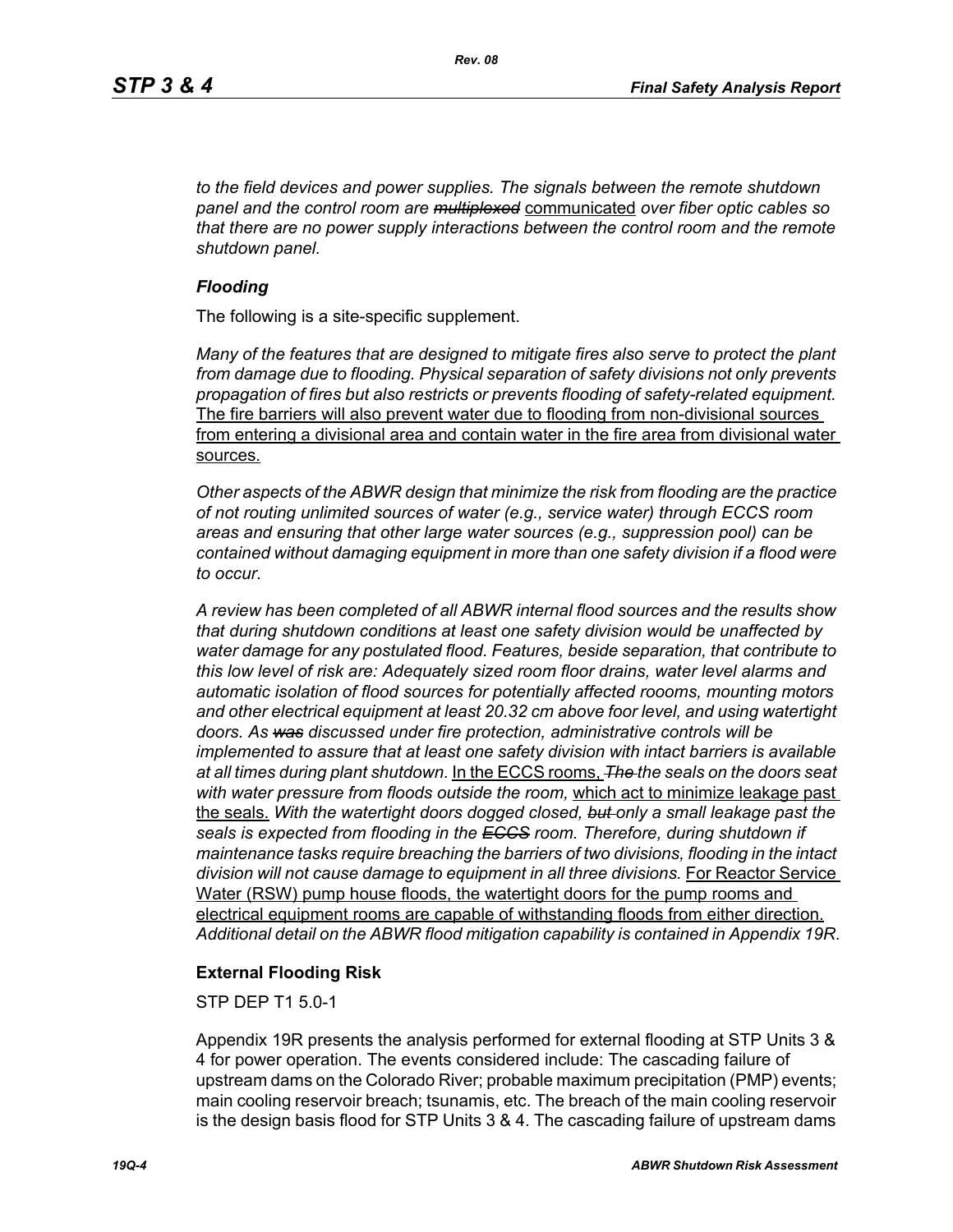*Rev. 08*

on the Colorado River scenario and the PMP scenario result in water level slightly above grade, but less than the flood level due to the main cooling reservoir breach, and are much more slowly developing floods. If external flood barriers are open or removed and cannot be restored prior to high water levels reaching the site, then core damage is assumed. An operating procedure for severe external flooding will be developed and implemented prior to fuel loading. (COM 19.9-3).

The incremental increase in risk during shutdown due to external flooding is very small due to the fraction of time the plant is in a shutdown condition during a year and the small likelihood of occurrence of an external flood during shutdown conditions. The ABWR DCD remains bounding for shutdown risk.

## **19Q.7.6 Success Criteria**

*(1) Decay Heat Removal from RPV*

*Recovery of the failed RHR System, use of one of the other two RHR Systems (SDC) or the Reactor Water Cleanup (CUW) System (under certain plant conditions) is sufficient for success. The CUW System capacity is temperature dependent and require requires a single both pumps pump and both nonregenerative heat exchangers (the regenerative heat exchangers must be bypassed). In Mode 5, the Fuel Pool Cooling and Cleanup (FPC) System can be used after the reactor cavity is flooded. FPC alone after 10 days is sufficient to remove all the decay heat. Both FPC pumps and heat exchangers and the supporting systems are required. CUW can remove the entire decay heat 8 days after shutdown.*

STD DEP 5.4-1

The RWCU design includes two 100% pumps instead of the reference ABWR DCD design of two 50% pumps. The two 100% RWCU pumps represent an improvement in the reliability of the RWCU system, and a decrease in shutdown risk.

#### STD DEP T1 2.4-1

The RHR design has three RHR loops connected to the FPC instead of two for the ABWR DCD with normally closed inter-ties to permit additional supplemental cooling during refueling outages to reduce outage time.

Increasing the number of RHR loops connected to FPC from two to three results in a decrease in CDF, because it is an improvement of the outage management control for the fuel pool cooling system.

# **19Q.7.7.1 Loss of RHR Due to Failure in the Operating RHR System**

## STD DEP 10.4-5

*If the failed RHR System cannot be recovered, the operatior could initiate one of the other two RHR Systems, if available, in the shutdown cooling mode (R). If all RHR Systems fail, the RPV would pressurize and the main condenser could be made*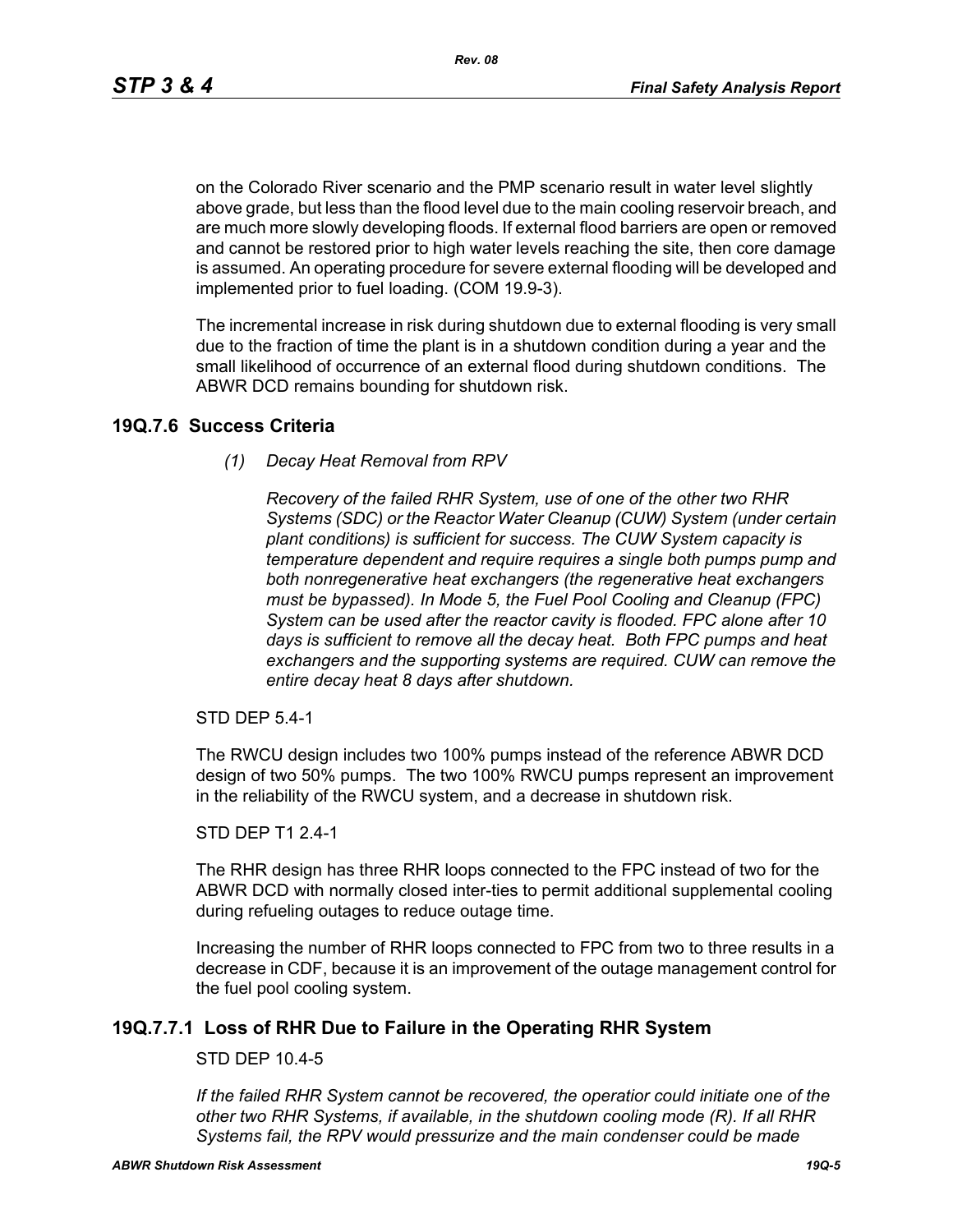*available (V2) by opening the MSIVs, drawing a vacuum in the condenser, and operating the feedwater*, condensate booster *and condensate pumps for makeup.*

## *Loss of RHR in Mode 3 or 4*

*If the main condenser fails or is unavailable, the operator can use the CUW System to remove the decay heat (W2) if the RPV temperature is above 386 K (234°F).*

STD DEP 5.4-1

The RWCU design includes two 100% pumps instead of the reference ABWR DCD design of two 50% pumps. The two 100% RWCU pumps represent an improvement in the reliability of the RWCU system, and a decrease in shutdown risk.

## *Loss of RHR in Mode 5*

*Figure 19Q-4 shows the event tree for loss of RHR in Mode 5 for 3 - 8 days after shutdown. Figure 19Q-5 shows the event tree for loss of RHR in Mode 5 for the period 8 - 10 days and Figure 19Q-6 shows the event tree for greater than 10 days. The differences in these event trees are that for the period 8 - 10 days CUW alone is success (W2) and beyond 10 days FPC alone (FPC) is success.*

#### STD DEP T1 2.4-1

The RHR design has three RHR loops connected to the FPC instead of two for the ABWR DCD with normally closed inter-ties to permit additional supplemental cooling during refueling outages to reduce outage time.

Increasing the number of RHR loops connected to FPC from two to three results in a decrease in CDF, because it is an improvement of the outage management control for the fuel pool cooling system.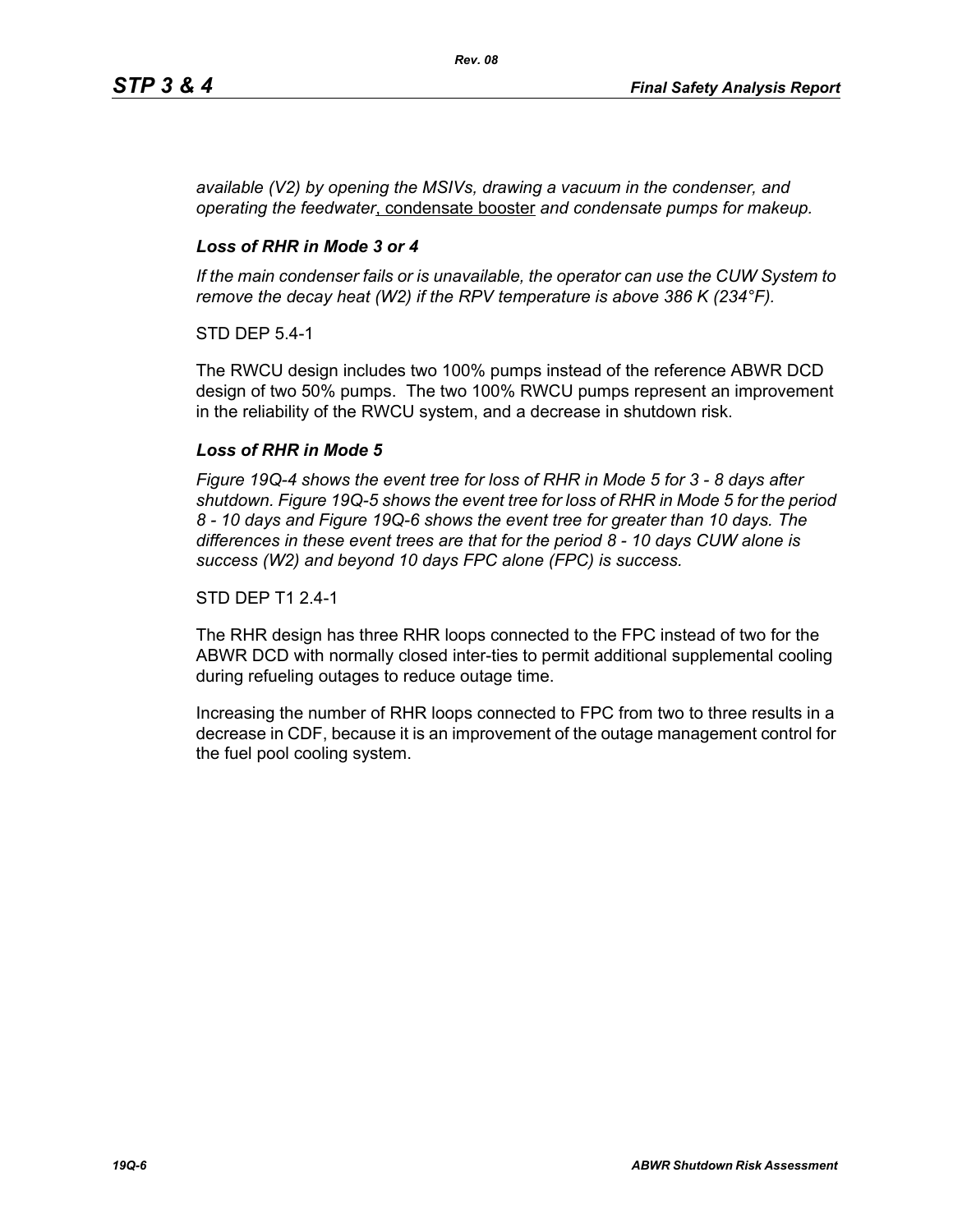| Category                    | <b>Feature</b>                           | <b>Shutdown Risk Capability</b>                                                                                                                                                                                                                                                                                                                                                                                                                                                                                                           |
|-----------------------------|------------------------------------------|-------------------------------------------------------------------------------------------------------------------------------------------------------------------------------------------------------------------------------------------------------------------------------------------------------------------------------------------------------------------------------------------------------------------------------------------------------------------------------------------------------------------------------------------|
| Decay Heat<br>Removal (DHR) | Remote Shutdown Panel (Two<br>Divisions) | Cold Shutdown can be achieved and maintained<br>from outside the control room if the control room<br>is uninhabitable due to fire, toxic gas, or other<br>reasons. The remote shutdown panel is powered<br>by Class 1E power to ensure availability<br>following a Loss Of Preferred Power (LOPP).<br>Controls are hard wired and thus not dependent<br>on multiplexing data communication systems. A<br>minimum set of monitored parameters and<br>controls are included to ensure the ability to<br>achieve and maintain cold shutdown. |

|  | Table 19Q-1 ABWR Features That Minimize Shutdown Risk |
|--|-------------------------------------------------------|
|--|-------------------------------------------------------|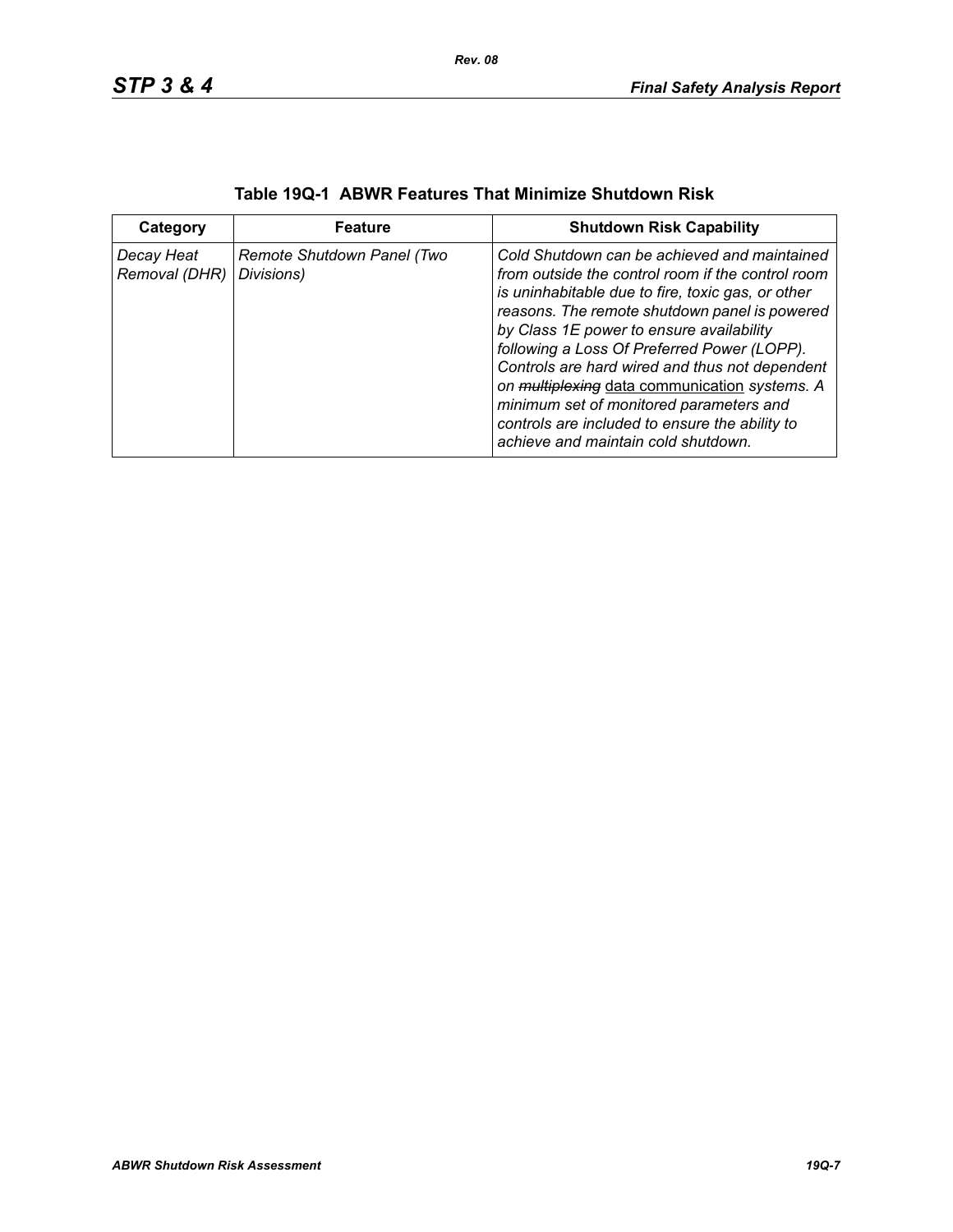| Category                        | <b>Feature</b>                                         | <b>Shutdown Risk Capability</b>                                                                                                                                                                                                                                                           |
|---------------------------------|--------------------------------------------------------|-------------------------------------------------------------------------------------------------------------------------------------------------------------------------------------------------------------------------------------------------------------------------------------------|
| Reactor<br>Inventory            | Feedwater, Condensate Booster,<br>and Condensate Pumps | Three Four electric driven pumps that can be<br>used during shutdown for makeup.                                                                                                                                                                                                          |
|                                 | <b>High Pressure/Low Pressure</b><br><b>Interlocks</b> | Controls position of RHR valves to ensure that<br>the RHR is not exposed to pressures in excess<br>of its design pressure.                                                                                                                                                                |
|                                 | <b>Makeup Sources</b>                                  | Multiple sources of RPV makeup are potentially<br>available while the plant is shutdown (e.g., main<br>condenser hotwell, condensate storage tank,<br>suppression pool, control rod drive system, AC-<br>independent Water Addition System.                                               |
|                                 | No Recirculation Piping                                | Elimination of Recirculation piping external to<br>RPV reduces probability of LOCA during normal<br>operations and while shutdown.                                                                                                                                                        |
|                                 | <b>RPV Level Indication</b>                            | Permanently installed RPV water level indication<br>for all modes of shutdown. Redundant sensors<br>use two-out-of-four logic configuration to ensure<br>high reliability.                                                                                                                |
| Containment<br><b>Integrity</b> | Containment                                            | Reinforced concrete structure surrounds RPV to<br>withstand LOCA loads and contain radioactive<br>products from potential accidents during hot<br>shutdown. Secondary containment permits<br>isolation and monitoring all potential radioactivel<br>leakage from the primary containment. |
|                                 | <b>Standby Gas Treatment System</b>                    | Removes and treats contaminated air from the<br>secondary containment following potential<br>accidents.                                                                                                                                                                                   |
|                                 | <b>Reactor Building Isolation Control</b>              | Automatically closes isolation dampers on<br>detection of high radiation. These dampers are<br>potential leakage paths for radioactive materials<br>to the environs following breach of nuclear<br>system barriers or a fuel handling accident.                                           |

# **Table 19Q-1 ABWR Features That Minimize Shutdown Risk (Continued)**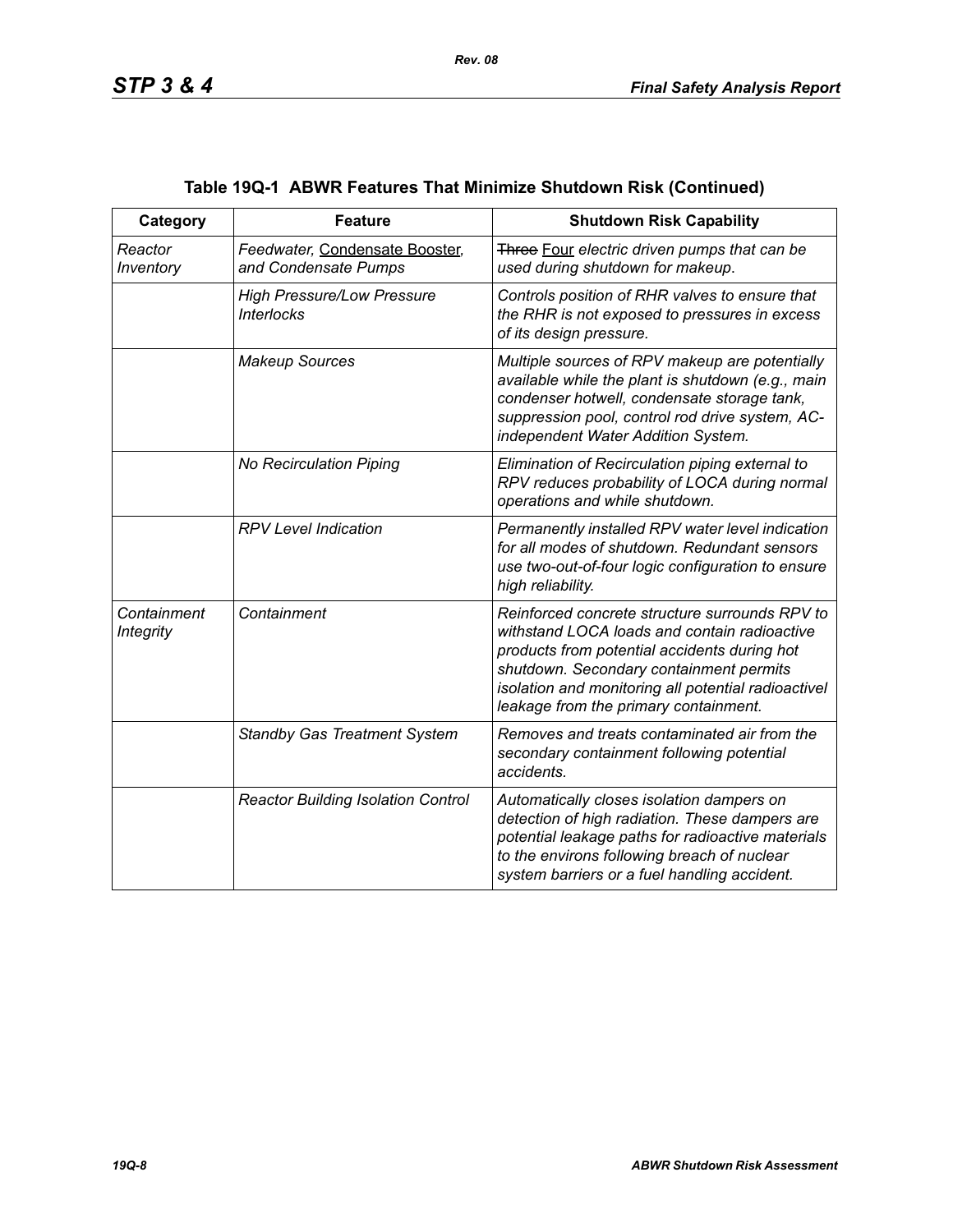| Category | Feature                              | <b>Shutdown Risk Capability</b>                                                                                                                                                                               |
|----------|--------------------------------------|---------------------------------------------------------------------------------------------------------------------------------------------------------------------------------------------------------------|
|          | Electrical Power 3 Diesel Generators | One diesel for each safety division. Independent,<br>both electrically and physically, of each other to<br>minimize common mode failure. Allows for diesel<br>maintenance while still maintaining redundancy. |
|          | <b>Combustion Turbine Generator</b>  | Redundant and diverse means of supplying<br>power to safety and non-safety buses in event of<br>loss of offsite power and diesel generator<br>failures.                                                       |
|          | 2 Sources of Offsite Power           | Reduces risk of LOPP due to equipment failure<br>or operator error.                                                                                                                                           |
|          | <b>Electrical Cable Penetrations</b> | Will prevent propagation of fire damage and<br>water from postulated flooding sources.                                                                                                                        |
|          | 4 Divisions of DC Power              | Electrically and physically independent. Includes<br>batteries and charges. Diverse means of<br>electrical power for control circuits and<br>emergency lighting.                                              |

| Table 19Q-1 ABWR Features That Minimize Shutdown Risk (Continued) |  |  |
|-------------------------------------------------------------------|--|--|
|                                                                   |  |  |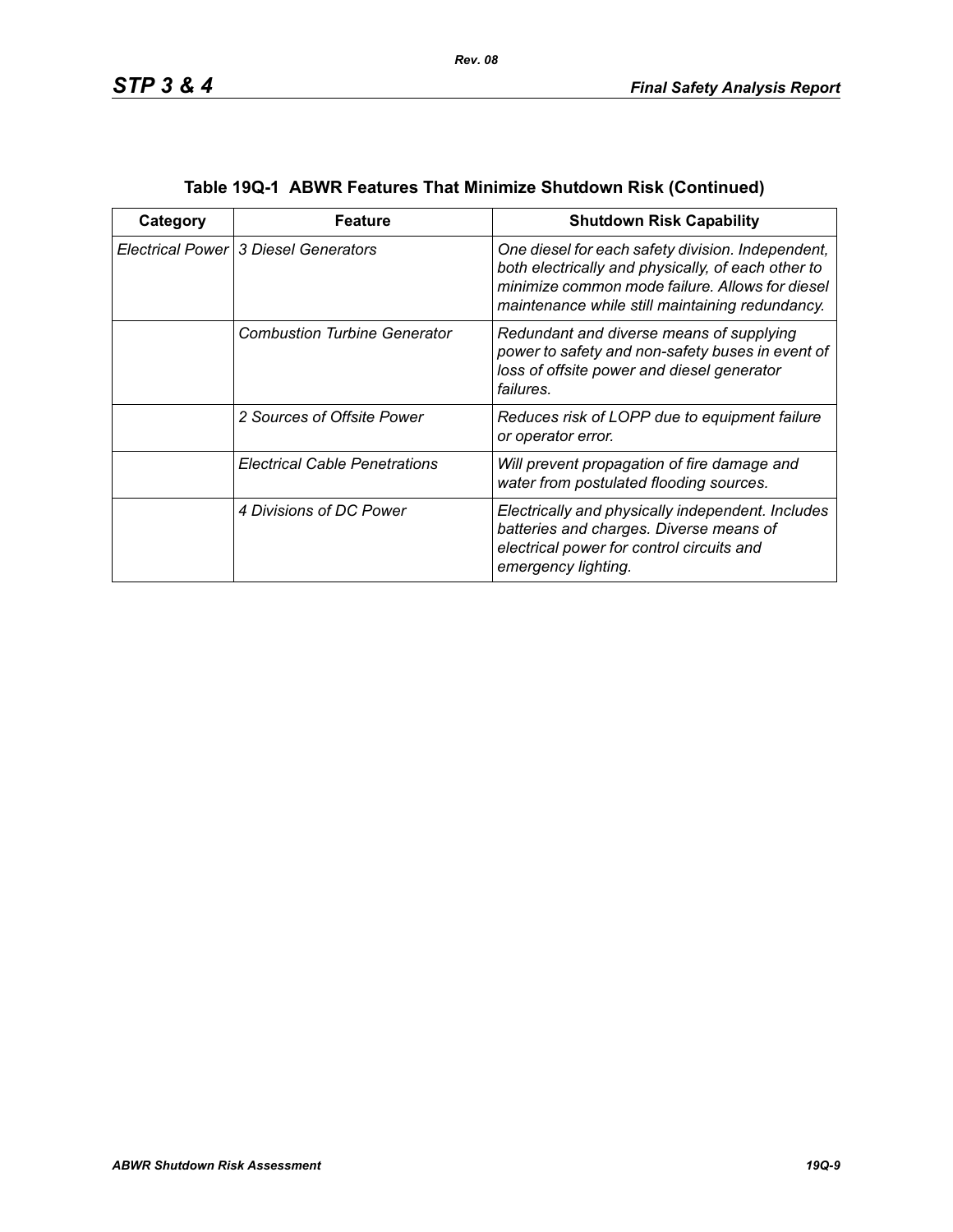| Category            | <b>Feature</b>                                                       | <b>Shutdown Risk Capability</b>                                                                                                                                                                                                                                                                                                                                                                                                                                                                                                                                                                                                                                                                                                                                                                                                                                                                                                                                                                                                                                               |
|---------------------|----------------------------------------------------------------------|-------------------------------------------------------------------------------------------------------------------------------------------------------------------------------------------------------------------------------------------------------------------------------------------------------------------------------------------------------------------------------------------------------------------------------------------------------------------------------------------------------------------------------------------------------------------------------------------------------------------------------------------------------------------------------------------------------------------------------------------------------------------------------------------------------------------------------------------------------------------------------------------------------------------------------------------------------------------------------------------------------------------------------------------------------------------------------|
| Flooding<br>Control | <b>Flood monitoring and Control</b>                                  | Reactor building, control building, RSW pump<br>house, and turbine building flooding is monitored<br>and alarmed in the control room. This alerts the<br>operator to potential flooding during shutdown.<br>Many flood sources (e.g., HVAC, EDG Fuel) are<br>relatively small volume and are self limiting.<br>Operation of the fire water system is alarmed in<br>the control room to help the operator differentiate<br>between a break in the fire water system and the<br>need to extinguish a fire. Larger sources are<br>mitigated by means of, equipment mounted at<br>least 20.32 cm off the floor, floor drains,<br>watertight doors, pump trips, valves closing, anti-<br>siphon capability, or operator actions except at<br>the steam tunnel interface.                                                                                                                                                                                                                                                                                                           |
|                     | Room Separation                                                      | The three divisions of ECCS are physically<br>separated and self contained within flooding<br>resisitant walls, floors, and doors. ECCS wall<br>penetrations located below the highest potential<br>flood level in the reactor building first floor<br>corridor will be sealed to prevent water entering<br>the ECCS room from the corridor. No external<br>potential flooding sources are routed through the<br>ECCS rooms and potential flooding sources in<br>other rooms will not overflow into the ECCS<br>rooms and cause damage to ECCS electrical<br>equipment. If ECCS flood barriers must be<br>breached during shutdown, administrative<br>controls ensure that at least one ECCS division<br>is operable and all barriers in that division are<br>maintained intact.<br>RSW pump house divisions are separated into<br>separate flood protected divisions. If RSW flood<br>barriers must be breached during shutdown,<br>administrative controls ensure that at least one<br>RSW division is operable and all barriers in that<br>division are maintained intact. |
| Fire<br>Protection  | <b>Multiplexed systems</b><br>Data Communication<br><b>Functions</b> | Eliminates the need for a cable spreading room<br>which is a major fire concern in most plants.                                                                                                                                                                                                                                                                                                                                                                                                                                                                                                                                                                                                                                                                                                                                                                                                                                                                                                                                                                               |

# **Table 19Q-1 ABWR Features That Minimize Shutdown Risk (Continued)**

*Rev. 08*